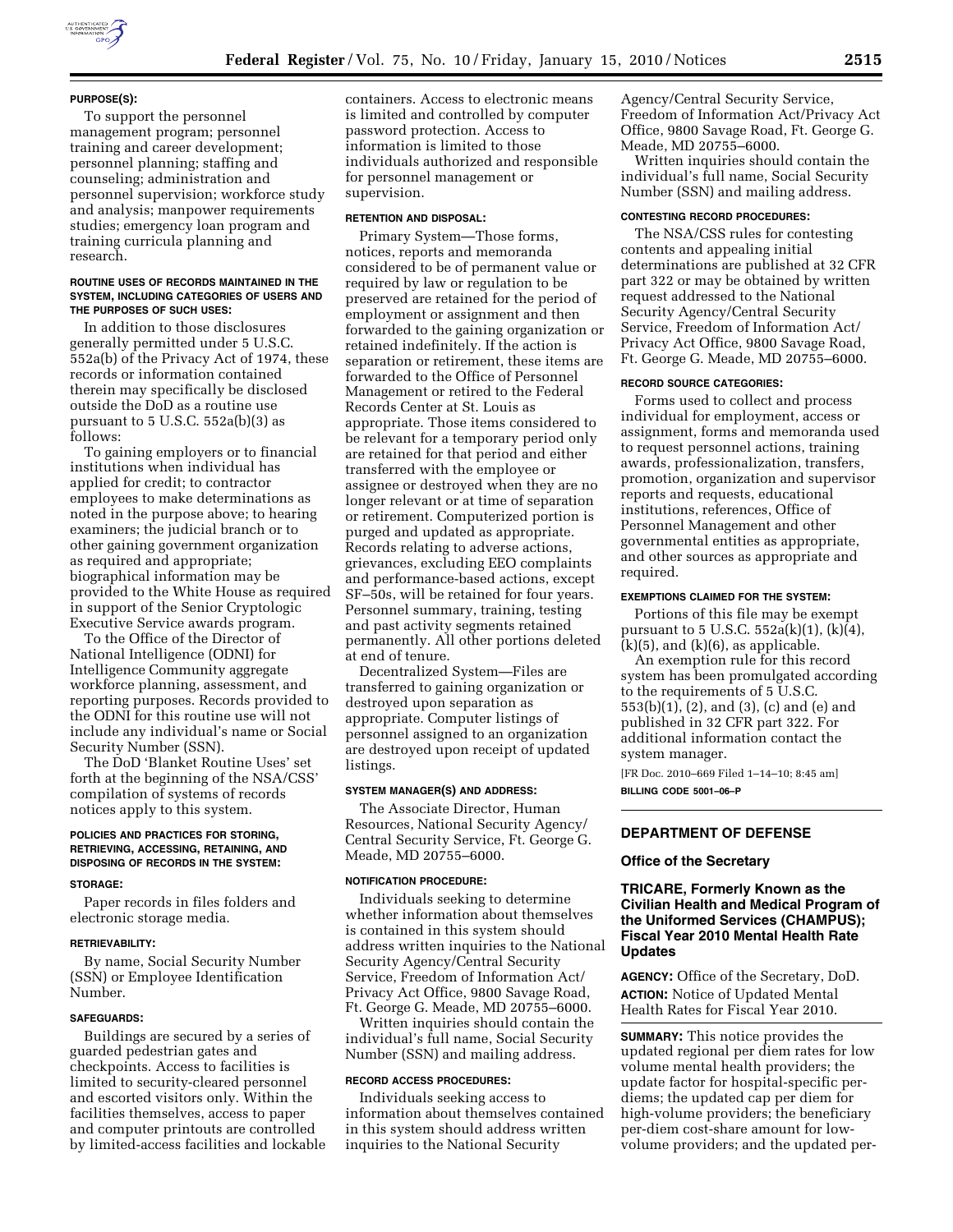diem rates for both full-day and half-day TRICARE Partial Hospitalization Programs for Fiscal Year 2010.

**DATES:** *Effective Date:* The Fiscal Year 2010 rates contained in this notice are effective for services on or after October 1, 2009.

**ADDRESSES:** TRICARE Management Activity (TMA), Medical Benefits and Reimbursement Branch, 16401 East Centretech Parkway, Aurora, CO 80011– 9066.

**FOR FURTHER INFORMATION CONTACT:** Ann N. Fazzini, Medical Benefits and Reimbursement Branch, TMA, telephone (303) 676–3803.

**SUPPLEMENTARY INFORMATION:** The final rule published in the **Federal Register**  on September 6, 1988, (53 FR 34285) set forth reimbursement changes that were effective for all inpatient hospital admissions in psychiatric hospitals and exempt psychiatric units occurring on or after January 1, 1989. The final rule published in the **Federal Register** on July 1, 1993, (58 FR 35–400) set forth maximum per-diem rates for all partial hospitalization admissions on or after September 29, 1993. Included in these final rules were provisions for updating reimbursement rates for each federal Fiscal Year. As stated in the final rules, each per-diem shall be updated by the Medicare update factor for hospitals and units exempt from the Medicare Prospective Payment System (i.e., this is the same update factor used for the inpatient prospective payment system). For Fiscal Year 2010, Medicare has recommended a rate of increase of 2.1

percent. TRICARE will adopt this update factor for Fiscal Year 2010 as the final update factor. Hospitals and units with hospital specific rates (hospitals and units with high TRICARE volume) and regional-specific rates for psychiatric hospitals and units with low TRICARE volume will have their TRICARE rates for Fiscal Year 2010 updated by 2.1 percent.

Partial hospitalization rates for fullday and half-day programs will also be updated by 2.1 percent for Fiscal Year 2010.

The cap amount for high-volume hospitals and units will also be updated by 2.1 percent for Fiscal Year 2010.

The Standard non-active duty family member cost share for low volume hospitals and units will also be updated by 2.1 percent for Fiscal Year 2010.

Per 32 CFR 199.14, the same area wage indexes used for the CHAMPUS Diagnosis-Related Group (DRG)-based payment system shall be applied to the wage portion of the applicable regional per diem for each day of the admission. The wage portion shall be the same as that used for the CHAMPUS DRG-based payment system. For wage index values greater than 1.0, the wage portion of the regional rate subject to the area wage adjustment is 68.8 percent for Fiscal Year 2010. For wage index values less than or equal to 1.0, the wage portion of the regional rate subject to the area wage adjustment is 62 percent.

Additionally, 32 CFR 199.14, requires that hospital specific and regional per diems shall be updated by the Medicare update factor for hospitals and units

exempt from the Medicare Prospective Payment System.

The following reflect an update of 2.1 percent for Fiscal Year 2010.

REGIONAL SPECIFIC RATES FOR PSY-CHIATRIC HOSPITALS AND UNITS WITH LOW TRICARE VOLUME FOR FISCAL YEAR 2010

| United States census region | Regional<br>rate |  |
|-----------------------------|------------------|--|
| Northeast:                  |                  |  |
| New England                 | \$745            |  |
| Mid-Atlantic                | 718              |  |
| Midwest:                    |                  |  |
| East North Central          | 620              |  |
| West North Central          | 585              |  |
| South:                      |                  |  |
| South Atlantic              | 738              |  |
| East South Central          | 790              |  |
| West South Central          | 673              |  |
| West:                       |                  |  |
| Mountain<br>                | 672              |  |
| Pacific<br>                 | 794              |  |
| Puerto Rico                 | 506              |  |

Beneficiary cost share: Beneficiary cost-share (other than dependents of active duty members) for care paid on the basis of a regional per diem rate is the lower of \$197 per day or 25 percent of the hospital billed charges effective for services rendered on or after October 1, 2009. Cap Amount: Updated cap amount for hospitals and units with high TRICARE volume is \$936 per day for services on or after October 1, 2009.

The following reflect an update of 2.1 percent for Fiscal Year 2010 for the partial hospitalization rates.

# PARTIAL HOSPITALIZATION RATES FOR FULL-DAY AND HALF-DAY PROGRAMS

[Fiscal year 2010]

| United States census region   | Full-day rate<br>$(6 \text{ hours or more})$ | Half-day rate<br>$(3-5$ hours) |
|-------------------------------|----------------------------------------------|--------------------------------|
| Northeast:                    | \$299                                        | \$222                          |
| Mid-Atlantic:                 | 325                                          | 244                            |
| Midwest:                      | 286                                          | 213                            |
| West North Central:           | 286                                          | 213                            |
| South:<br>East South Central: | 307                                          | 231                            |
| West South Central:           | 332                                          | 250                            |
| West:                         | 332                                          | 250                            |
| Puerto Rico                   | 335<br>329<br>213                            | 253<br>246<br>161              |